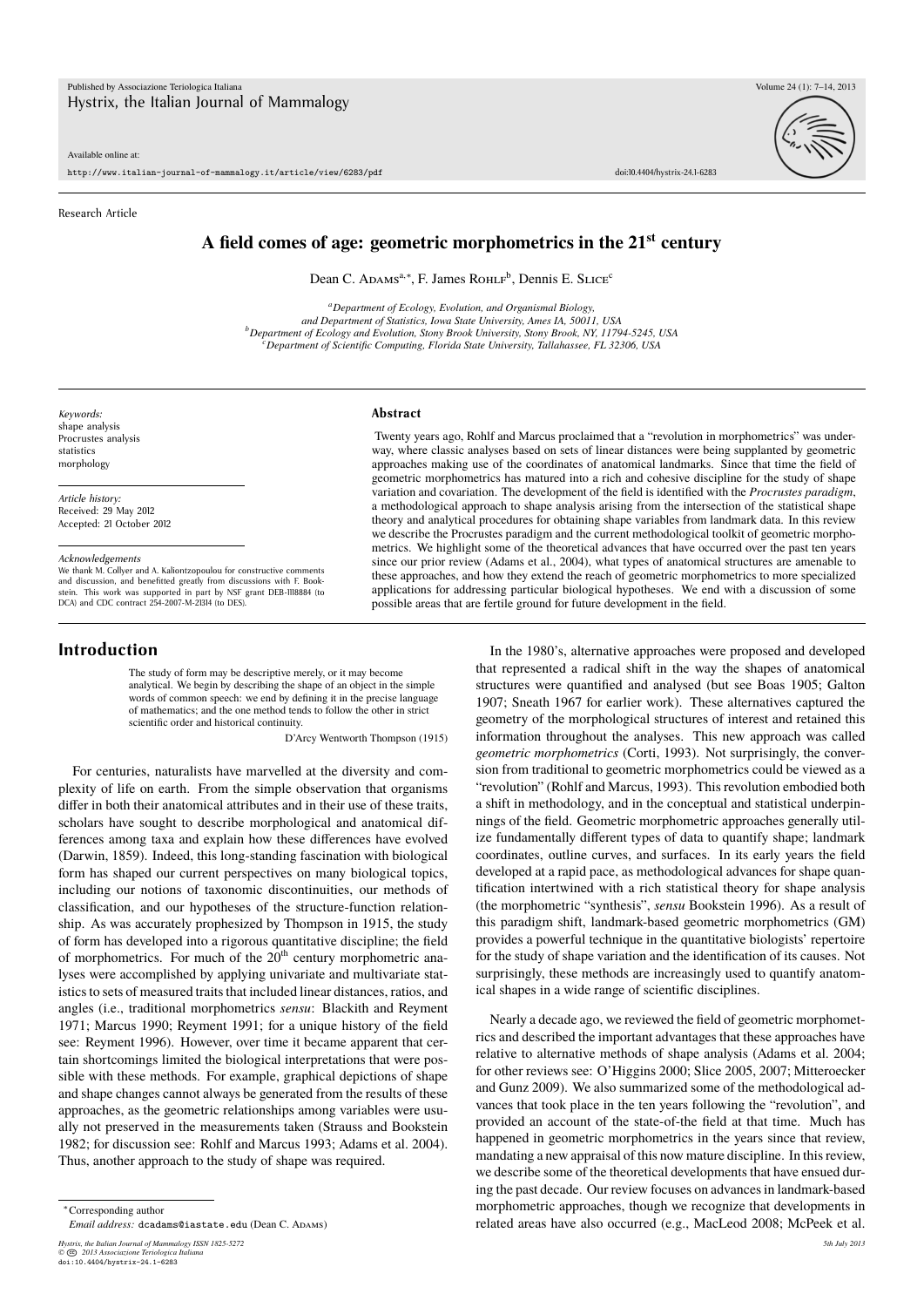2008; Shen et al. 2009). Our aim is to provide readers with a succinct summary of the current "toolkit" of geometric morphometrics, and an appreciation for the types of applications and extensions that can be used to address specific biological hypotheses. We also provide our perspective of what the future may hold in store in the coming years.

# **Geometric morphometrics and the "Procrustes paradigm"**

Geometric morphometrics is the statistical analysis of shape variation and its covariation with other variables (Bookstein, 1991). These methods quantify variation in the shape of anatomical objects using the Cartesian coordinates of anatomical landmarks, after the effects of nonshape variation have been mathematically held constant. Geometric morphometric studies are accomplished through what can be called the *Procrustes paradigm*; an approach to shape analysis that emerged from the unification of a rigorous statistical theory for shape (Kendall, 1981, 1984, 1985) with analytical procedures for superimposing landmark configurations to obtain shape variables (Gower, 1975; Bookstein, 1986; Rohlf and Slice, 1990; Rohlf, 1999b). In a typical morphometric analysis, the Procrustes paradigm is implemented as a series of operations (Fig. 1).

First, from each specimen, a set of two- or three-dimensional landmark coordinates is obtained, which record the relative positions anatomically-definable locations. These landmarks can be considered "fixed points", as they define the locations of particular anatomical traits representing discrete biological attributes (see below for a discussion of semilandmarks). Next, a generalized Procrustes analysis (GPA: Gower 1975; Rohlf and Slice 1990) is used to superimpose the configurations of landmarks in all specimens to a common coordinate system, and to generate a set of shape variables. This least-squares procedure translates all specimens to the origin, scales them to unit centroid size, and rotates them to minimize the total sums-of-squares deviations of the landmark coordinates from all specimens to the average configuration. After superimposition, the aligned *Procrustes shape coordinates* describe the location of each specimen in a curved space related to Kendall's shape space (Rohlf, 1999b; Slice, 2001). These are typically projected orthogonally into a linear tangent space yielding *Kendall's tangent space coordinates* (Dryden and Mardia, 1993, 1998; Rohlf, 1999b; Kent and Mardia, 2001), on which multivariate analyses of shape variation are then conducted<sup>1</sup>

The third step of a morphometric study is to test biological hypotheses using multivariate statistical methods. For instance, Hotelling's *T* 2 or multivariate analysis of variance (MANOVA) can be used to test for shape differences among groups, while multivariate regression or partial least squares (PLS: Rohlf and Corti 2000) can be used to help identify patterns of covariation between shape and other continuous variables. In addition, methods that partition shape variation in particular ways can be utilized to address more specialized biological hypotheses. For instance, shape variation due to directional and fluctuating asymmetry can be quantified and analysed to test hypotheses of symmetry in a sample (Klingenberg and McIntyre, 1998; Mardia et al., 2000; Kent and Mardia, 2001; Klingenberg et al., 2002; Schaefer et al., 2006). Finally, graphical methods are used to visualize patterns of shape variation and facilitate descriptions of shape changes. Here, ordination methods such as principal components analysis (PCA) generate scatterplots representing the dispersion of shapes in tangent space, while thin-plate spline transformation grids can provide a visual description of the shape differences between objects. The latter display shape changes and differences in a manner similar to D'Arcy Thompson's transformation grids (Thompson, 1917) where one object is transformed (or "warped") into another using the thin-plate spline (Bookstein, 1989, 1991). Importantly, transformation grids may be generated for actual specimens in the data set or for estimated specimens, such as group means or predicted specimens along a regression line. Thus, by comparing transformation grids, differences in shape between objects and trends in shape change in specific directions in Kendall's tangent space can be depicted and anatomically described. This combination of rigorous statistical analysis with visualizing shape changes represents one of the more powerful aspects of the Procrustes paradigm.

# **Advances over the past decade**

The dawn of the  $21<sup>st</sup>$  century brought with it the maturation phase of geometric morphometrics and the emergence of the Procrustes paradigm as the standard methodological approach for analysing shape characterized by landmark data. This was due in large part to the realization that Procrustes-based approaches outperformed alternative methods from a statistical perspective (e.g., Rohlf 1999a, 2000, 2003). However, despite the pre-eminence of this approach to shape analysis, much theoretical progress continues in the discipline. Particularly active has been the development of more specialized applications to address particular biological problems and hypotheses. In this section we highlight several of these theoretical advances, and some ways in which they enhance the morphometrician's toolkit.

# **Use of three-dimensional data**

One major change in geometric morphometrics from a decade ago has been the rapid increase in the use of three-dimensional data. Interestingly, there are generally no mathematical limitations for handling data in three dimensions. Indeed the algorithms commonly used for superimposition, projection, and statistical analysis are all generalized to accommodate data of any dimensionality. Instead, the restriction to twodimensional data has been decidedly more practical. Until recently, acquiring three-dimensional data required specialized equipment and was prohibitively expensive, and the use of many three-dimensional devices was limited to specimens in a restricted size range. However, over the past decade a number of lower-cost options have become available, including surface scanners and other data-collection devices. Because these devices are now more accessible to the research community, many more geometric morphometric studies are conducted using threedimensional landmark data. This shift is perhaps most pervasive in the field of anthropology, where the specimen sizes are particularly wellmatched to the optimal size ranges of three-dimensional data acquisition tools (Slice, 2007).

# **Semilandmarks and missing landmarks**

Geometric morphometric analyses are typically performed on landmark coordinates describing specific anatomical locations (i.e., "fixed"



**Figure 1** – Graphical depiction outlining the steps of the Procrustes paradigm for landmarkbased geometric morphometrics. 1) Digitize raw data (landmarks recorded on head of a *Plethodon* salamander), 2) Generalized Procrustes analysis to remove non-shape variation (landmarks of 156 specimens before and after GPA), 3) statistical analysis (e.g., MANOVA), and 4) graphical depiction of results (ordination plot of specimens with thin-plate spline transformations for the mean specimens of two groups). Data from Adams and Rohlf (2000).

<sup>&</sup>lt;sup>1</sup>Note that alternative mathematical approximations of tangent space are possible (see e.g., Weber and Bookstein 2011). These should give very similar results when shape variation is small.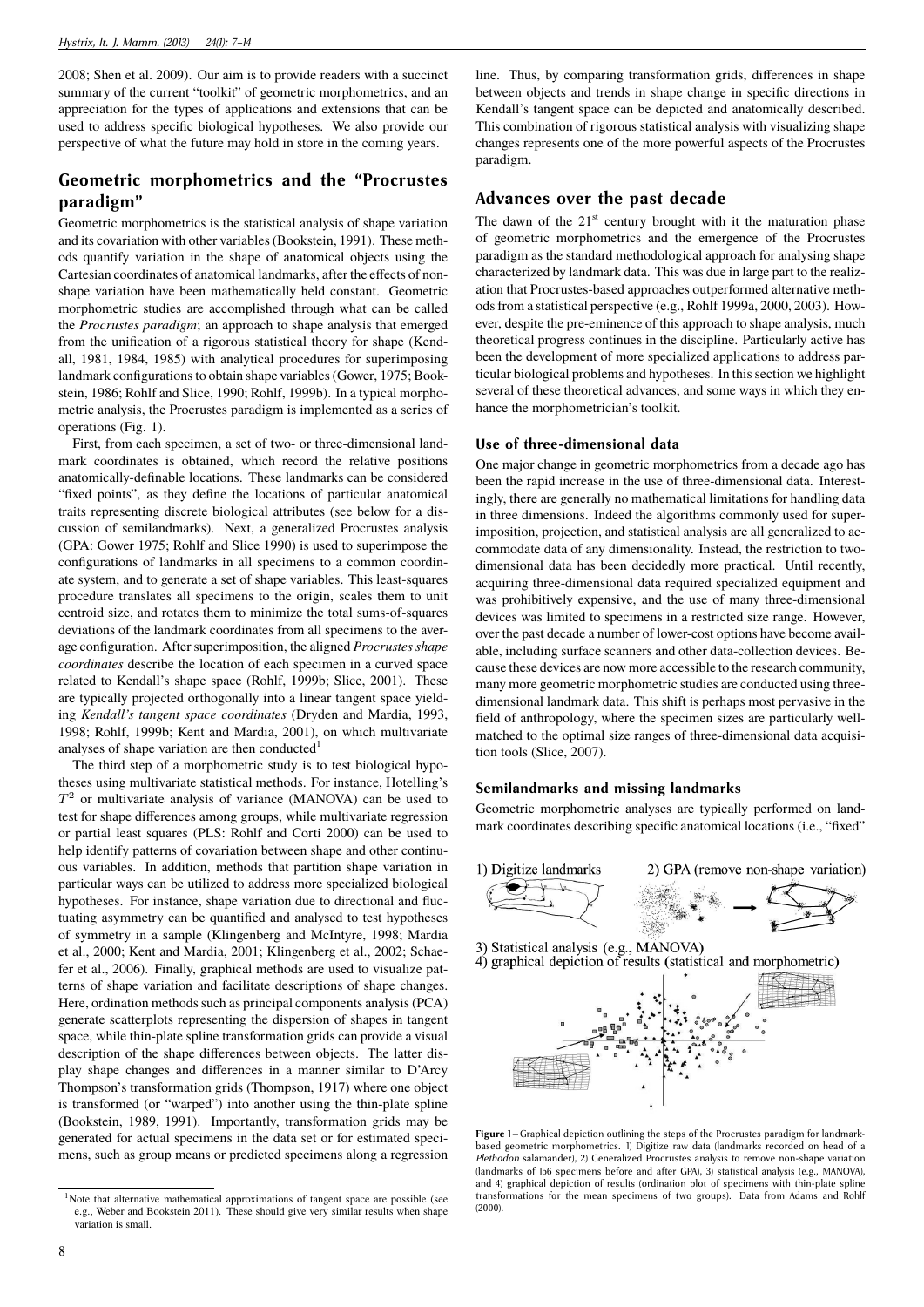anatomical points), yet the shape of other anatomical features may also be of interest. For example, *semilandmarks* can be used to capture the shape of boundary curves, which can then be included with a set of fixed landmarks in a Procrustes-based shape analysis (Bookstein, 1997; Bookstein et al., 1999). With this approach, a series of locations along the curve are digitized, and an additional step may be incorporated in the Procrustes algorithm which slides these points along vectors tangent to the curve until their positions align as closely as possible with the semilandmarks on the corresponding curve of a reference specimen (for related approaches see: Hammond et al. 2004; McCane and Kean 2011). This algebra for semilandmarks has now been extended to three dimensions, so that the shapes of both curves and surfaces can be quantified (Gunz et al., 2005). Here, semilandmarks on curves are usually slid along their tangent vectors, and semilandmarks on surfaces are slid within their tangent planes, until their positions minimize the shape difference between specimens. This reduces the effect of the arbitrary initial placement of the semilandmarks, and can be accomplished either by minimizing bending energy or Procrustes distance between the reference and the target specimen (Bookstein et al., 1999; Gunz et al., 2005; Rohlf, 2010). It should be emphasized that care must be taken when placing semilandmarks relative to other structures (Oxnard and O'Higgins, 2011). Additionally, these methods tend to work best when used on relatively smooth curves and surfaces, or when many points are included. Nevertheless, by using both landmarks and semilandmarks, information from points, curves, and surfaces may be combined for a more comprehensive quantification and analysis of biological shape variation (Fig. 2).

Methods have also been developed to account for missing landmarks. Because morphometric analyses require that all specimens have the same set of landmarks, incomplete specimens must either be eliminated from the analysis, or missing landmarks must be eliminated from the dataset. Clearly, neither solution is ideal: a far preferable alternative is to estimate the locations of missing landmarks in some way, so that partial specimens can be included. For structures exhibiting bilateral symmetry, one approach is to estimate missing landmark locations by reflecting their corresponding landmarks across the mid-line of the structure (Claude, 2008). Unfortunately, this method can only be implemented for symmetrical objects. Inferring the locations of missing landmarks can also be accomplished through statistical estimation approaches based on regression or expectation maximization (e.g., Neeser et al. 2009; Couette and White 2010). A third alternative extends the logic of semilandmarks to the estimation of missing landmarks (Bookstein et al., 1999; Gunz et al., 2009). Here the locations of missing landmarks are determined using the thin-plate spline, such that they minimize the shape difference between the incomplete specimen and the reference, thereby exerting minimal influence on the resulting patterns of shape variation (the method is presently based on bending energy, but an approach that minimizes Procrustes distances could also be envisioned). Together, these methods greatly expand the utility of the Procrustes paradigm for fields where missing landmarks are common, such as palaeontology and anthropology (see e.g., Weber and Bookstein 2011).

### **Analysis of symmetry**

Biologists have long been interested in identifying deviations in symmetry in populations of organisms, including: fluctuating asymmetry (the random departures from perfect symmetry across individuals) and directional asymmetry (biased departures from perfect symmetry across individuals). Over a decade ago, the methods commonly employed on traditional measurements to analyse patterns of asymmetry were generalized for landmark-based shape data (Klingenberg and McIntyre, 1998; Klingenberg et al., 2002). Subsequently, a mathematical decomposition of shape variation into its symmetry components (for bilaterally symmetric shapes) was derived (Mardia et al., 2000; Kent and Mardia, 2001), and recent extensions of the approach have been proposed for other types of symmetry (Savriama and Klingenberg, 2011). As a consequence of these methodological advances, the



**Figure 2** – A) A set of landmarks defining fixed anatomical points, the boundary curve, and the surface of a scallop shell (from Serb et al. 2011). B) Sliding semilandmarks quantifying the surface of a skull (reproduced from Adams et al. 2004; after Mitteroecker 2001; MS thesis, Univ. Vienna).

analysis of symmetry, and the identification of a lack of symmetry, is now frequently examined in geometric morphometric studies.

### **Visualizing allometry**

A nearly ubiquitous property of organisms is that individuals of different sizes also have different shapes. The association of size and shape is investigated through the analysis of allometry. Allometric studies have a long history in morphometrics (Huxley, 1932; Jolicoeur, 1963; Cock, 1966; Klingenberg, 1996; Sidlauskas et al., 2011), yet a recurring challenge has been to generate graphical summaries that adequately illustrate these patterns. This problem is particularly acute for geometric morphometric data, where allometric trajectories describe the multivariate relationship between shape and size. Several recent methods address this issue and help to facilitate biological interpretation of allometric and ontogenetic trends (Fig. 3). For instance, a principal components analysis of the matrix of tangent space coordinates augmented with the vector of log centroid size reveals the major direction of variation in this size-shape space (*sensu* Mitteroecker et al. 2004), which often is due to allometry. When multiple groups are present the common allometric component (CAC: Mitteroecker et al. 2004) can be calculated, which is an estimate of the common withingroup trend. Shape residuals from the CAC can then be plotted against size to identify differences among allometric (or ontogenetic) trajectories. A related approach is to estimate shape scores from the regression of shape on size, and plot these against size (Drake and Klingenberg, 2008). It should be noted that for a single group, this approach is mathematically identical to the CAC, as the average within-group trend (i.e. the CAC) is simply the trend for a single group. In a third approach, an allometric trajectory is represented by estimating predicted values from a regression of shape on size, and a stylized graphic is obtained by plotting the first principal component of the predicted values versus size (Adams and Nistri, 2010). Finally, transformation grids representing the shapes of small and large specimens can be included with the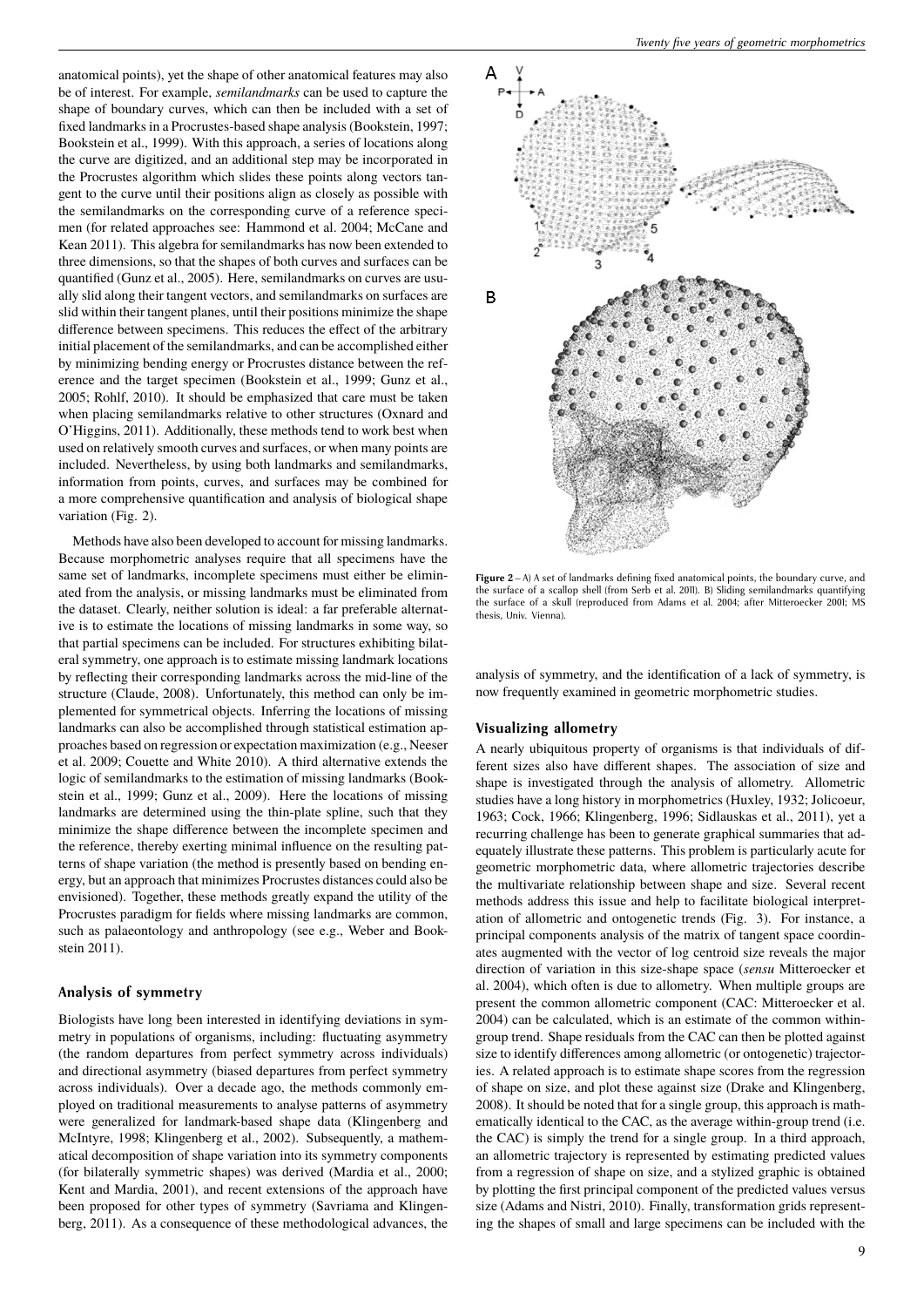scatterplots to provide a graphical depiction of how shape changes as a function of size. Together, these methods provide complementary visualizations of the allometric and ontogenetic patterns frequently present in morphometric data.



**Figure 3** – Examples of various visualizations of shape allometry for eight species of Italian plethodontid salamanders (data from Adams and Nistri 2010). A) The common allometric component (CAC) versus log centroid size; B) Regression scores versus log centroid size; C) PC1 of predicted values (from a regression of shape on size) versus log centroid size.

### **Quantifying phenotypic trajectories and motion paths**

The sequence of changes in shape due to allometry corresponds to a path (or trajectory) of shape changes in tangent space. This trajectory reveals how shape changes as a function of size. However, patterns of shape change can also be generated from processes other than allometry; thus a general approach for analysing phenotypic change trajectories is required. Recently, one approach was proposed that examines various attributes of phenotypic change trajectories and uses these for statistical comparison (Adams and Collyer, 2007; Collyer and Adams, 2007; Adams and Collyer, 2009; Collyer and Adams, this issue). Termed *phenotypic trajectory analysis*, this approach quantifies the size, orientation, and shape of phenotypic paths (trajectories) and examines these attributes to determine whether sets of trajectories are similar or different (beyond any differences they may have in their location in tangent space). Importantly, the method can quantify any trajectory of shape change; such as those representing allometric or ontogenetic growth trajectories, temporal sequences, evolutionary shape changes, shape changes resulting from ecological shifts, or shape changes observed in studies of phenotypic plasticity (see Adams and Collyer 2009). Recent applications have identified parallel evolution of shape changes resulting from competitive interactions (Adams, 2010), and patterns of ontogenetic convergence among closely related taxa (Adams and Nistri, 2010; Piras et al., 2010).

A related approach has been proposed for the study of motion paths (Adams and Cerney 2007; for related ideas see: Slice 1999; O'Higgins et al. 2002). Here a motion is represented by a sequence of shapes in tangent space that corresponds to differences in the relative position of their anatomical parts. This sequence forms a trajectory in shape space whose attributes can be quantified and used to identify similarities or differences among motion trajectories (Adams and Cerney, 2007). This method is a special case of the phenotypic trajectory analysis described above. Finally, a complementary procedure quantifies motion paths as the change in relative position of a single landmark during a movement, and sets of these motion paths are then quantitatively compared using Procrustes analysis (Decker et al., 2007).

#### **Applications to quantitative genetics**

Another area where considerable development occurred over the past decade is the utilization of shape data in quantitative genetics. For instance, a number of studies have used quantitative trait loci to assess the genetic underpinnings of shape variation (see e.g., Klingenberg and Leamy 2001; Klingenberg et al. 2004; Burgio et al. 2009; Boell et al. 2011). In addition, several methods for linking the algebra of quantitative genetics with that of geometric morphometrics have been proposed. One method is based on Procrustes distance, allowing the estimation of heritability and other quantitative genetics attributes in a univariate framework (Monteiro et al., 2002). An alternative uses the multivariate generalization of the breeder's equation (Klingenberg and Leamy, 2001), retaining the full multivariate nature of the geometric morphometric shape data throughout the analysis and allowing implementations based on the "animal model" (*sensu* Lynch and Walsh 1998). Considerable discussion highlighted the advantages and disadvantages of these two alternatives (e.g., Klingenberg 2003; Monteiro et al. 2003; Klingenberg and Monteiro 2005; see also Myers et al. 2006). Ultimately, for accurate estimates of magnitudes and directions of shape heritability the multivariate approach is preferred (Klingenberg and Monteiro, 2005). Recent applications of this approach can be found in (e.g., Gómez et al. 2009; Klingenberg et al. 2010; Adams 2011; Martínez-Abadías et al. 2012).

#### **Integration and modularity**

It has long been observed that some phenotypic traits are highly correlated while other sets of traits display less correlation. Such observations lead Olson and Miller to propose the concepts of morphological integration and modularity (Olson and Miller, 1951, 1958). Morphological integration describes the nature of correlated characters and the cohesion among traits that result from developmental, evolutionary, and functional processes (Klingenberg, 2008; Mitteroecker, 2009).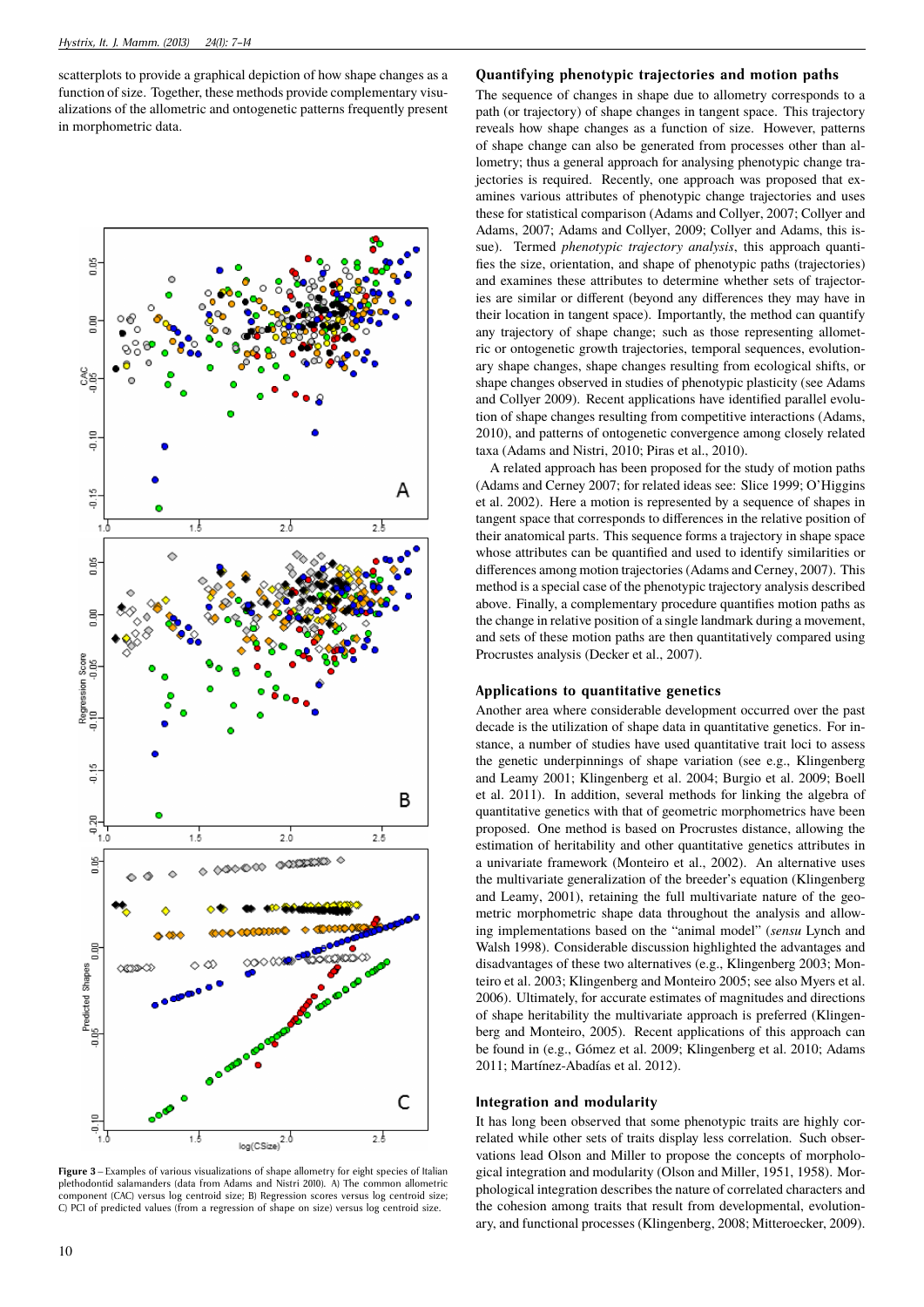Several methods have been proposed for empirically identifying modular or integrated components in morphometric data, and these approaches address related, but subtly distinct biological hypotheses. For instance, an exploratory way to identify integration among traits is based on conditional independence (Magwene, 2001, 2009). Here no *a priori* hypothesis of modularity is required; rather, the partial correlations among traits are used to hypothesize combinations of traits that may describe modular structure. However, a number of shortcomings limit the utility of this approach, particularly as the number of traits per module increases (Mitteroecker and Bookstein, 2007, 2009).

When prior evidence exists to posit a hypothesis of modularity, the amount of integration between modules can be assessed through partial least squares (Bookstein et al., 2003). This approach identifies the degree of covariation between sets of traits, and when used with geometric morphometric data, is called *singular warps analysis* (Bookstein et al., 2003; Mitteroecker and Bookstein, 2008). An alternative approach tests the hypothesis that there is modularity according to a given partition of landmarks against the null hypothesis that there is no modularity. This method expresses the degree of covariation between modules relative to variation within modules using Escoufier's RV coefficient (Klingenberg, 2009). This approach can be used to determine whether an *a priori* partitioning of landmarks exhibits covariation expected under the hypothesis of modularity, or to identify putative modules that have minimal covariation between them. Finally, one can test alternative modularity hypotheses by comparing the observed pattern of covariation among traits to patterns of covariation expected under a particular modular hypothesis (Marquez, 2008; Parsons et al., 2012). Here a goodness of fit statistic between the two covariance matrices is obtained and assessed via Monte Carlo methods. Together, these techniques provide new and exciting avenues for examining patterns of integration and modularity in morphometric data.

# **The next ten years: a possible future**

The past twenty five years have seen a surge of methodological developments in geometric morphometrics. What began as an alternative approach to shape quantification has developed into a rigorous discipline that combines a rich statistical theory with shape data from points, curves and surfaces, to test an ever-increasing breadth of biological hypotheses. It is therefore not surprising that geometric morphometric methods are being utilized more than ever before to describe and investigate patterns of shape variation and covariation in many areas of biological research. If history is any guide, the next ten years will be equally exciting, and theoretical developments in geometric morphometrics will continue at a rapid pace. As we did in our review a decade ago (Adams et al., 2004), here we highlight a few areas that we predict are ripe for future development.

#### **Morphometrics and phylogenetics**

It is with a sense of irony that we include this topical area under future developments, as a decade ago we commented that the intersection of morphometrics and phylogenetics needs to be further explored (Adams et al., 2004). In some sense this area may remain a perennial candidate for future development, because despite considerable effort, combining these two disciplines in a cohesive manner has remained stubbornly elusive. The power of geometric morphometrics to quantify patterns of shape variation is undeniable; thus it is natural to consider how morphometric variables may be used to estimate phylogenetic trees. However, most attempts to do so have relied on methods based on cladistic parsimony, and unfortunately, there is a fundamental disconnect between these approaches (which require independent, discrete variables) and geometric morphometric shape variables (which are continuous, multivariate, and inter-dependent). Discussions of earlier attempts at bridging this divide can be found in (Fink and Zelditch 1995; Adams and Rosenberg 1998; Rohlf 1998; MacLeod 2002; Swiderski et al. 2002 see also Adams et al. 2011). In fact, even a recent approach for estimating phylogenies from shape data (Gonzalez-Jose et al., 2008) suffers these same shortcomings, as this approach is ultimately based on a rank-based representation of shape differences

among species along individual shape axes (for discussion see: Adams et al. 2011; also Klingenberg and Gidaszewski 2010). Other recent work has focused on obtaining a phylogenetically-informed superimposition (see e.g., Goloboff and Catalano 2011; Catalano and Goloboff 2012). Importantly, while these methods use morphometric shape data as input, they fall outside the realm of the Procrustes paradigm, as the landmark-by-landmark parsimony approaches they employ do not conform with shape distances as defined by Kendall's shape space and tangent space (Klingenberg and Gidaszewski, 2010; Adams et al., 2011). Finally, several recent approaches use maximum likelihood methods to obtain estimates of phylogenetic relationship from shape data (Caumul and Polly, 2005; Cardini and Elton, 2008). However, current implementations of this approach assume that the characters evolve independently and with equal variances following a Brownian motion model of evolution; assumptions that are not met with geometric morphometric shape data (see Adams et al. 2011). Nevertheless, because likelihood methods can incorporate continuous multivariate data, we feel that they hold the most promise for this application, and recommend that future work in this area be focused in that direction.

Morphometrics and phylogenetics can also be combined by utilizing an existing phylogeny to address hypotheses of shape change through evolutionary time. For instance, one can visualize predicted patterns of shape evolution by estimating ancestral shapes and projecting both the hypothesized ancestors and the phylogeny into tangent space (e.g., Rohlf 2002; Klingenberg and Gidaszewski 2010). Methods have also been developed for estimating phylogenetic signal from morphometric data (Klingenberg and Gidaszewski, 2010), though more work is required in this area. A few studies have looked at the tempo and mode of macroevolutionary changes in shape (e.g., Monteiro and Nogueira 2011). However, more work is needed to integrate morphometric data, which is both multivariate and multi-dimensional (*sensu* Klingenberg and Gidaszewski 2010), with recent evolutionary methods for comparing models of phenotypic evolution on phylogenies (e.g., Butler et al. 2000; Blomberg et al. 2003; Butler and King 2004), and for estimating rates of phenotypic evolution on phylogenies (e.g., O'Meara et al. 2006; Revell and Harmon 2008; see also Bookstein 2012b for recent Brownian motion models for shape evolution).

#### **Estimating landmark covariances**

Another area that represents a hold-over from our previous review is estimating landmark covariance structure. For many reasons, morphologists are interested in evaluating the relative variability within and among landmarks. However, the superimposition procedure itself alters the resulting patterns of landmark covariance, which makes direct interpretation of the resulting covariance matrix challenging (Rohlf and Slice, 1990; Walker, 2000; Rohlf, 2003). While it is important to recognize that this shortcoming does not affect statistical tests of shape differences performed in Kendall's tangent space, the issue still needs to be resolved. One approach to the problem is to perform simulations that can identify the extent to which observed patterns of landmark covariance reflect what is expected under a particular model of shape change. Alternatively, it may be possible to extend recent approaches that evaluate the relative influence of individual landmarks on allometric trends ("jackknife-GPA" *sensu*: van der Linde and Houle 2009), or methods for assessing the relative contribution of each landmark to overall patterns of shape variation (Albert et al., 2003), for the estimation of landmark covariance structure. More work is needed on this issue.

#### **Morphometrics and biomechanics**

One area we believe will be fruitful in generating future methodological developments is the intersection of geometric morphometrics and biomechanics. In biomechanics, finite element analysis (FEA) is often used to estimate the stresses and strains that anatomical structures endure when subjected to forces or loadings (e.g., Dumont et al. 2005). Like geometric morphometrics, FEA begins by capturing the geometry of an anatomical structure based on the coordinates of (many) point locations. Therefore it is logical to suppose that the two approaches can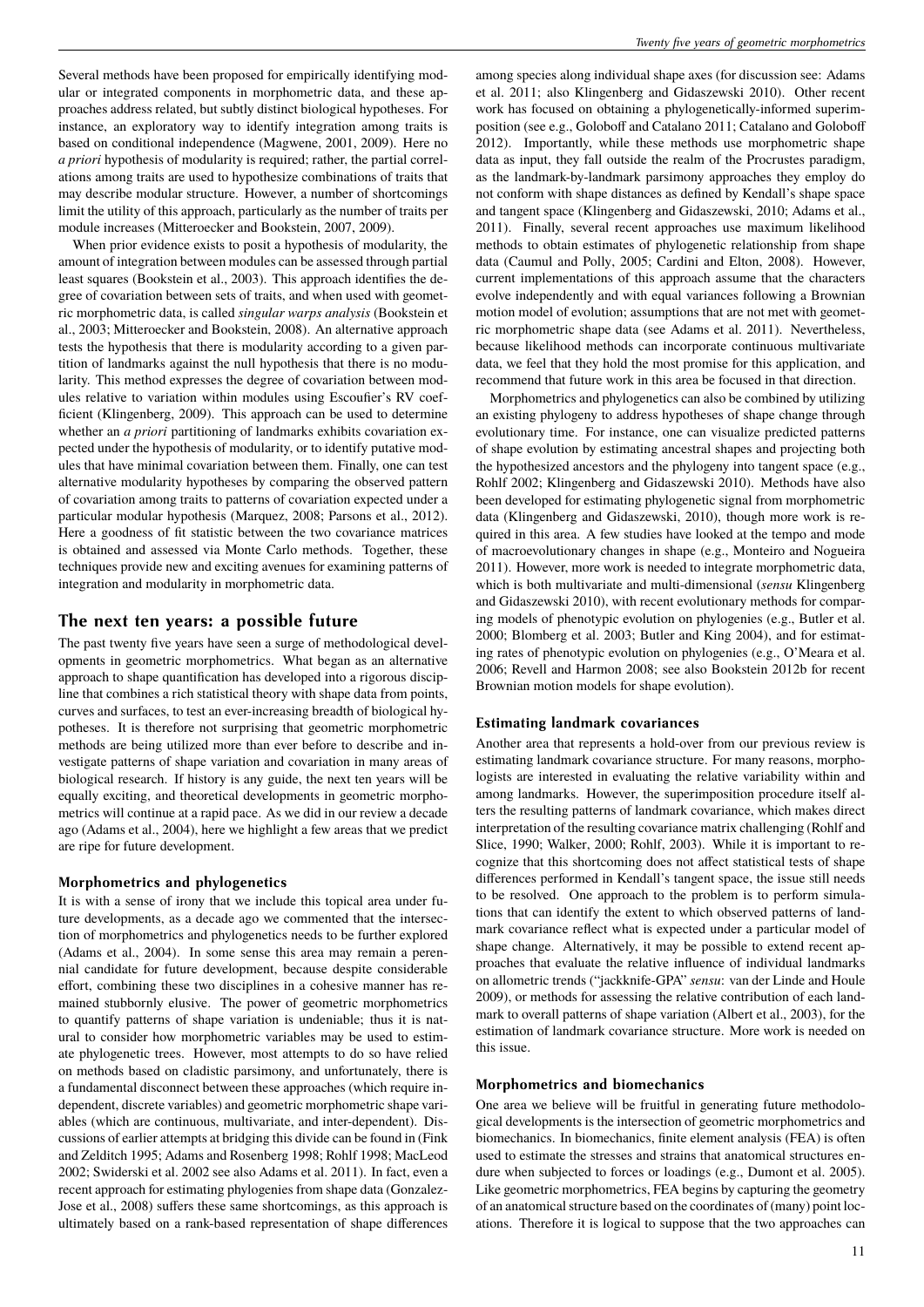be combined in some meaningful way (for discussion see: O'Higgins et al. 2011; Weber et al. 2011; Parr et al. 2012). Indeed, a number of approaches for combining FEA and GM in the same analysis have recently been proposed. One method uses the thin-plate spline to deform an existing FE model from one specimen into another (e.g., Pierce et al. 2008; Stayton 2009; Rivera and Stayton 2011). Here, geometric morphometric methods estimate the smooth deformation mapping between specimens (based on the locations of their landmarks), and the deformation function is subsequently used to generate a predicted FE model to evaluate stresses and strains for the target specimen. An alternative method combines GM and FEA in a different manner. Here, the thin-plate spline is used to visualize the structural deformations implied by the FE model itself (e.g., Cox et al. 2011; Groning et al. 2011; O'Higgins et al. 2011).

While these approaches represent exciting new developments and hold great promise for future studies in functional and geometric morphometry, a number of serious challenges remain. First, little has been done to validate whether the FE models predicted from morphometric mappings represent what would be obtained from an FEA performed directly on the target specimen. Second, when a single FE model is used to predict models for multiple specimens (e.g., Rivera and Stayton 2011; Parr et al. 2012), distinct FE models are obtained for each target specimen. However, all the information about stresses and strains is based on the geometric and densiometric properties of the original specimen: no new stress information is obtained. As such, this "filtering" of the FE model through the thin-plate spline does not result in novel biomechanical predictions for each specimen, but simply re-expresses the same biomechanical information in some non-linear, but predictable, manner. Further, at present it is not clear how representations of shape differences as displayed by the thin-plate spline relate to the stresses and strains described by FEA. Additionally, even when the densiometric properties of both the reference and target specimens are assumed to be identical (which is unlikely to be the case), predicted FE models generated from thin-plate spline mappings do not provide the correct deformations in terms of the physics of the actual deformations (Bookstein, 2013). Finally, no mathematical theory exists for quantitatively relating difference in shape to differences in stresses and strains that would occur on those specimens (see Weber et al. 2011; Bookstein 2013). Thus, we currently do not know whether the relationship between FE models and shape differences (Procrustes distance) is a one-to-one or many-to-one mapping. As alluded to above, one problem is that the thin-plate spline does not take into account the material properties of the structure, and thus some biomechanical properties estimated by the FE model cannot be directly related to shape deformations. Clearly, additional theoretical work is required to resolve these issues, and to provide a methodological framework for future studies in this area.

#### **Resolution of modularity approaches**

The past several years has seen tremendous growth in studies of integration and modularity as applied to morphometric data. In fact, three distinct analytical approaches are currently in use: one based on partial least squares (Bookstein et al., 2003; Mitteroecker and Bookstein, 2008), one based on Escoufier's RV coefficient (Klingenberg, 2009), and one based on comparing observed and expected covariance matrices (Marquez, 2008; Parsons et al., 2012). Further, two of these methods (PLS and the RV coefficient) are mathematically related: they both examine the cross-covariance matrix between sets of traits; only they use this information in different ways. Despite these advances however, a number of issues remain to be resolved in this area. One issue is that the present methods test against an unreasonable null hypotheses of modular structure. That is, present methods test all combinations of contiguous landmarks to see whether their internal level of covariation is higher than that to landmarks not in a putative module. However, these combinations generally ignore the distances between landmarks, yet landmarks cannot usually be sampled uniformly across a structure. A simple alternative to the existence of modules is a model where the level of covariance between landmarks is inversely proportional to their distance. In some datasets, the same modules are obtained by maximizing within-module covariance or by simply clustering landmarks based on interlandmark distances (F.J. Rohlf, unpublished). Thus, in these instances, there is no need to invoke a hypothesis of modular structure, as the observed covariance patterns are simply the result of the relative distances between landmarks. Further, at present it is not clear which approach is most effective at identifying non-spatially determined patterns of integration and modularity, and under what circumstances. Therefore, what is needed is a thorough comparison of the statistical properties of these approaches under known conditions, to determine when each performs relatively well and when each performs more poorly. This would give some much-needed clarity to the field, and provide end-users with clear recommendations on which integration and modularity methods should be utilized, when, and why. We note that this suggestion echoes the approach taken to resolve an earlier issue; namely, which landmark-based morphometric method should be used. Here, statistical simulations determined that Procrustes approaches outperformed alternative methods (e.g., Rohlf 1999a, 2000, 2003).

# **Software development**

As with all quantitative fields, new methods will only be used if researchers have access to software for their implementation. Fortunately, the morphometric community is replete with theorists who also generate software, and thus numerous packages are available. Nearly all morphometrics packages include the standard components of the Procrustes paradigm: including Procrustes superimposition, basic statistical analyses of shape data (PCA, MANOVA, regression), and visualization through thin-plate spline transformation grids. A partial list of these packages includes the TPS-series (e.g., TPSRelw: Rohlf 2010), IMP (Sheets, 2003), the EVAN Toolbox (EVAN Society 2012), MorphoJ (Klingenberg, 2011), Morpheus et al. (Slice, 1998), and several libraries for R (e.g., routines in Claude 2008, and the libraries "shapes": Dryden 2013, and "geomorph": Adams amd Otárola-Castillo 2013). More specialized analyses, such as mapping shapes on phylogenies, asymmetry analyses, and modularity approaches, are found in fewer software packages, as are methods for incorporating three-dimensional surface semilandmarks in GPA and for estimating missing landmarks using deformation procedures. In the future, we predict that new methodological developments will be incorporated into the software packages mentioned here, and that new software options will become available to the end-user.

# **Conclusions**

It is not an overstatement to say that the past twenty five years in morphometrics has been exciting. We have witnessed a fundamental shift in how morphology is quantified as the field migrated towards the use of landmark coordinates on anatomical points, curves, and surfaces. From the union of statistical shape theory and methods for obtaining shape variables a standard approach to shape analysis has emerged (the Procrustes paradigm), and new extensions based on Procrustes methods continue to be developed to address specific biological hypotheses. Patterns of shape changes are now quantified and compared, and graphical representations of shapes are generated to facilitate biological interpretation of these statistical trends. From all of these developments it is clear that D'Arcy Thompson's dream of investigating biological form in a fully quantitative manner has now been realized. We look forward to the exciting new developments that will emerge in the years to come.

# **References**

- Adams D.C., 2010. Parallel evolution of character displacement driven by competitive selection in terrestrial salamanders. BMC Evol. Biol. 10: 1–10.
- Adams D.C., 2011. Quantitative genetics and evolution of head shape in *Plethodon* salamanders. Evol. Biol. 38: 278–286.
- Adams D.C., Cardini A., Monteiro L.R., O'Higgins P., Rohlf. F.J., 2011. Morphometrics and phylogenetics: principal components of shape from cranial modules are neither appropriate nor effective cladistic characters. J. Hum. Evol. 60: 240–243.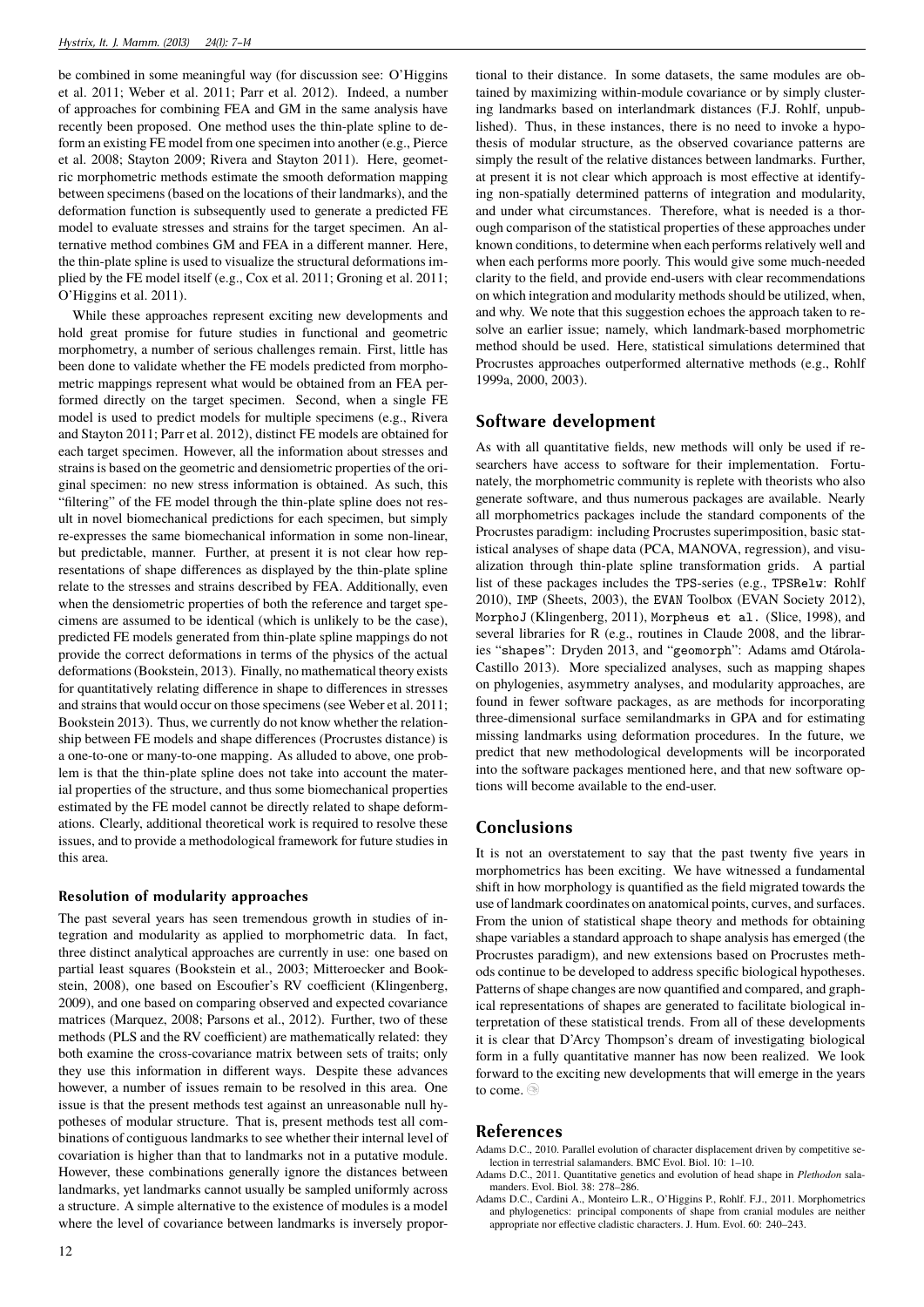- Adams D.C., Cerney M.M., 2007. Quantifying biomechanical motion using Procrustes motion analysis. J. Biomech. 40: 437–444.
- Adams D.C., Collyer M.L., 2007. The analysis of character divergence along environmental gradients and other covariates. Evolution 61: 510–515.

Adams D.C., Collyer M.L., 2009. A general framework for the analysis of phenotypic trajectories in evolutionary studies. Evolution 63: 1143–1154.

- Adams D.C., Nistri A., 2010. Ontogenetic convergence and evolution of foot morphology in European cave salamanders (Family: Plethodontidae). BMC Evol. Biol. 10: 1–10.
- Adams D.C., Otárola-Castillo E., 2013. geomorph: an R package for the collection and analysis of geometric morphometric shape data. Methods in Ecology and Evolution 4: 393–399. http://cran.r-project.org/package=geomorph
- Adams D.C., Rohlf F.J., 2000. Ecological character displacement in *Plethodon*: biomechanical differences found from a geometric morphometric study. Proceedings of the National Academy of Sciences, USA 97: 4106–4111.
- Adams D.C., Rohlf F.J., Slice D.E. 2004. Geometric morphometrics: ten years of progress following the "revolution". It. J. Zool. 71: 5–16.
- Adams D.C., Rosenberg M.S., 1998. Partial warps, phylogeny, and ontongeny: a comment on Fink and Zelditch (1995). Syst. Biol. 47:168–173.
- Albert M.H., Le H., Small C.G., 2003. Assessing landmark influence on shape variation. Biometrika 90: 669–678.
- Blackith R.E., Reyment R.A., 1971. Multivariate Morphometrics. Academic Press, New York.
- Blomberg S.P., Garland T., Ives A.R., 2003. Testing for phylogenetic signal in comparative data: behavioral traits are more labile. Evolution 57: 717–745.
- Boas F., 1905. The Horizontal Plane of the Skull and the General Problem of the Comparison of Variable Forms. Science 21: 862–863.
- Boell L., Gregorová S., Forejt J., Tautz D., 2011. A comparative assessment of mandible shape in a consomic strain panel of the house mouse (*Mus musculus*) - implications for epistasis and evolvability of quantitative traits. BMC Evol. Biol. 11(309): 1–12.
- Bookstein F.L., 1986. Size and shape spaces for landmark data in two dimensions. (With discussion and rejoinder). Statistical Science 1: 181–242.
- Bookstein F.L., 1989. Principal warps: thin-plate splines and the decomposition of deformations. Institute of Electrical and Electronics Engineers, Transactions on Pattern Analysis and Machine Intelligence 11: 567–585.
- Bookstein F.L., 1991. Morphometric tools for landmark data: Geometry and Biology. Cambridge Univ. Press, New York.
- Bookstein F.L., 1996. Biometrics, biomathematics and the morphometric synthesis. Bulletin of Mathematical Biology 58: 313–365.
- Bookstein F.L., 1997. Landmark methods for forms without landmarks: morphometrics of group differences in outline shape. Medical Image Analysis 1: 225–243.
- Bookstein F.L., 2013. Allometry for the Twenty-First century. Biol. Theory 7(1): 10–25. doi:10.1007/s13752-012-0064-0
- Bookstein F.L., 2012b. Random walk as a null model for high-dimensional morphometrics of fossil series: geometrical considerations. Paleobiology 39(1): 52–74.
- Bookstein F.L., Gunz P., Mitteroecker P., Prossinger H., Schaefer K., Seidler H., 2003. Cranial integration in *Homo*: singular warps analysis of the midsagittal plane in ontogeny and evolution. J. Hum. Evol. 44: 167–187.
- Bookstein F.L., Schafer K., Prossinger H., Seidler H., Fieder M., Stringer G., Weber G.W., Arsuaga J.-L., Slice D.E., Rohlf F.J., Recheis W., Mariam A.J., Marcus L.F., 1999. Comparing frontal cranial profiles in archaic and modern *Homo* by morphometric analysis. Anat. Rec. (New Anat.) 257: 217–224.
- Burgio G., Baylac M., Heyer E., Montagutelli X., 2009. Genetic analysis of skull shape variation and morphological integration in the mouse using interspecific recombinant congenic strains between C57BL/6 and mice of the *Mus spretus* species. Evolution 63: 2668–2686.
- Butler M.A., King A.A., 2004. Phylogenetic comparative analysis: a modeling approach for adaptive evolution. Am. Nat. 164: 683–695.
- Butler M.A., Schoener T.W., Losos J.B., 2000. The relationship between sexual size dimorphism and habitat use in Greater Antillean *Anolis* lizards. Evolution 54: 259–272.
- Cardini A., Elton S., 2008. Does the skull carry a phylogenetic signal? evolution and modularity in the guenons. Biol. J. Linn. Soc. 93: 813–834.
- Catalano S.A., Goloboff P.A., 2012. Simultaneously mapping and superimposing landmark configurations with parsimony as optimality criterion. Syst. Biol. 61(3): 392–400. Caumul R., Polly D., 2005. Phylogenetic and environmental components of morphological
- variation: skull, mandible, and molar shape in marmots (*Marmota*, Rodentia). Evolution 59: 2460–2472.
- Claude J., 2008. Morphometrics with R. Springer, New York.
- Cock A.G., 1966. Genetical aspects of metrical growth and form in animals. Quart. Rev. Biol. 41: 131–190.
- Collyer M.L., Adams D.C., 2007. Analysis of two-state multivariate phenotypic change in ecological studies. Ecology 88: 683–692.
- Collyer M.L., Adams D.C., 2013. Phenotypic trajectory analysis: comparison of shape change patterns in evolution and ecology. Hystrix 24(1) (Online First). doi:10.4404/ hystrix-24.1-6298
- Corti M., 1993. Geometric morphometrics: An extension of the revolution. Trends Ecol. Evol. 8: 302–303.
- Couette S., White J., 2010. 3D geometric morphometrics and missing data. Can extant taxa give clues for the analysis of fossil primates? Comptes Rendus Palevol 9: 423–433.
- Cox P.G., Fagan M.J., Rayfield E.J., Jeffery N., 2011. Finite element modelling of squirrel, guinea pig and rat skulls: using geometric morphometrics to assess sensitivity. J. Anat. 219: 696–709.
- Darwin C., 1859. On the origin of species by means of natural selection, or the preservation of favored races in the struggle for life. Murray, London. Decker L., Berge C., Renous S., Penin X., 2007. An alternative approach to normaliza-
- tion and evaluation for gait patterns: Procrustes analysis applied to the cyclograms of sprinters and middle-distance runners. J. Biomech. 40: 2078–2087.
- Drake A.G., Klingenberg C.P., 2008. The pace of morphological change: Historical transformation of skull shape in St Bernard dogs. Proceedings of the Royal Society B, Biological Sciences 275: 71–76.
- Dryden I.L., 2012. shapes: Statistical shape analysis. R package version 1.1-8. http://cran. r-project.org/package=shapes
- Dryden I.L., Mardia K.V., 1993. Multivariate shape analysis. Sankhya 55: 460–480.
- Dryden I.L., Mardia K.V., 1998. Statistical shape analysis. John Wiley & Sons, New York.
- Dumont E.R., Piccirillo J., Grosse I.R., 2005. Finite element analysis of biting behavior and bone stress in the facial skeletons of bats. Anat. Rec. 293: 319–330.
- Fink W.L., Zelditch M.L., 1995. Phylogenetic analysis of ontogenetic shape transformations: a reassessment of the piranha genus *Pygocentrus* (Teleostei). Syst. Biol. 44: 344– 361.
- Galton F., 1907. Classification of Portraits. Nature 76: 617–618.
- Goloboff P.A., Catalano S.A., 2011. Phylogenetic morphometrics (II): algorithms for landmark optimization. Cladistics 27:  $42 - 51$ .
- Gómez J.M., Abdelaziz M., Muñoz-Pajares J., Perfectti F., 2009. Heritability and genetic correlation of corolla shape and size in *Erysimum mediohispanicum*. Evolution 63: 1820–1831.
- Gonzalez-Jose R., Escapa I., Neves W.A., Cuneo R., Pucciarelli H.M., 2008. Cladistic analysis of continuous modularized traits provides phylogenetic signals in Homo evolution. Nature 453: 775–779.
- Gower J.C., 1975. Generalized Procrustes analysis. Psychometrika 40: 33–51.
- Groning F., Fagan M.J., O'Higgins P., 2011. The effects of the periodontal ligament on mandibular stiffness: a study combining finite element analysis and geometric morphometrics. J. Biomech. 44: 1304–1312.
- Gunz P., Mitteroecker P., Bookstein F.L., 2005. Semilandmarks in three dimensions. In: Slice D.E. (Ed.). Modern morphometrics in physical anthropology. Klewer Academic/Plenum, New York, pp. 73–98.
- Gunz P., Mitteroecker P., Neubauer S., Weber G.W., Bookstein F.L., 2009. Principles for the virtual reconstruction of hominin crania. J. Hum. Evol. 57: 48–62.
- Hammond P., Hutton T.J., Allanson J.E., Campbell L.E., Hennekam R.C.M., Holden S., Patton M.A., Shaw A., Temple I.K., Trotter M., Murphy K.C., Winter R.M.. 2004. 3D analysis of facial morphology. Am. J. Med. Genet. 126A: 339–348.
- Huxley J.S., 1932. Problems of relative growth. Methuen, London. Reprinted in 1993 by Johns Hopkins University Press, Baltimore.
- Jolicoeur P., 1963. The multivariate generalization of the allometry equation. Biometrics 19: 497–499.
- Kendall D.G., 1981. The statistics of shape. In: Barnett V. (Ed). Interpreting multivariate data. Wiley, New York, pp. 75–80.
- Kendall D.G., 1984. Shape-manifolds, Procrustean metrics and complex projective spaces. Bulletin of the London Mathematical Society 16: 81–121.
- Kendall D.G., 1985. Exact distributions for shapes of random triangles in convex sets. Adv. Appl. Prob. 17: 308–329.
- Kent J.T., Mardia K.V., 2001. Shape, Procrustes tangent projections and bilateral symmetry. Biometrika 88: 469–485.
- Klingenberg C.P., 2003. Quantitative genetics of geometric shape: heritability and the pitfalls of the univariate approach. Evolution 57: 191-195.
- Klingenberg C.P., 2008. Morphological integration and developmental modularity. Annu. Rev. Ecol. Evol. Syst. 39: 115–132.
- Klingenberg C.P., 2009. Morphometric integration and modularity in configurations of landmarks: tools for evaluating a priori hypotheses. Evol. Develop. 11: 405–421.
- Klingenberg C.P., 2011. MorphoJ: an integrated software package for geometric morphometrics. Molec. Ecol. Res. 11: 353–357.
- Klingenberg C.P., Barluenga M., Meyer A., 2002. Shape analysis of symmetric structures: quantifying variation among individuals and asymmetry. Evolution 56: 1909–1920.
- Klingenberg C.P., Debat V., Roff D.A., 2010. Quantitative genetics of shape in cricket wings: developmental integration in a functional structure. Evolution 64: 2935–2951. Klingenberg C.P., Gidaszewski N.A., 2010. Testing and quantifying phylogenetic signals
- and homoplasy in morphometric data. Syst. Biol. 59: 245–261.
- Klingenberg C.P., Leamy L.J., 2001. Quantitative genetics of geometric shape in the mouse mandible. Evolution 55: 2342–2352.
- Klingenberg C.P., Leamy L.J., Cheverud J.M., 2004. Integration and modularity of quantitative trait locus effects on geometric shape in the mouse mandible. Genetics 166: 1909– 1921.
- Klingenberg C.P., McIntyre G.S., 1998. Geometric morphometrics of developmental instability: Analyzing patterns of fluctuating asymmetry with Procrustes methods. Evolution 52: 363–1375.
- Klingenberg C.P., Monteiro L.R., 2005. Distances and directions in multidimensional shape spaces: implications for morphometric applications. Syst. Biol. 54: 678–688.
- Klingenberg K.P., 1996. Multivariate allometry. In: Marcus L.F., Corti M., Loy A., Naylor G.J.P., Slice D.E. (Eds). Advances in Morphometrics. Plenum Press, New York, pp. 23–49.
- Lynch M., Walsh B., 1998. Genetics and analysis of quantitative traits. Sinauer Associates, **Sunderland**
- MacLeod N., 2002. Phylogenetic signals in morphometric data. In: MacLeod N., Forey P.L. (Eds.). Morphology, shape and phylogeny. Taylor and Francis, London, pp. 100–138.
- MacLeod N., 2008. Understanding morphology in systematic contexts: 3D specimen ordination and 3D specimen recognition. In: Wheeler Q. (Ed.). The New Taxonomy. CRC Press, Taylor & Francis Group, London, pp. 143–210. Magwene P.M., 2001. New tools for studying integration and modularity. Evolution 55:
- 1734–1745.
- Magwene P.M., 2009. Statistical methods for studying modularity: a reply to Mitteroecker and Bookstein. Syst. Biol. 58: 146–149.
- Marcus L.F., 1990. Traditional morphometrics. In: Rohlf F.J., Bookstein F.L. (Eds.). Proceedings of the Michigan morphometrics workshop. University of Michigan Museum of Zoology, Ann Arbor, pp. 77–122. Mardia K.V., Bookstein F.L., Moreton I.J., 2000. Statistical assessment of bilateral sym-
- metry of shapes. Biometrika 87: 285–300.
- Marquez E.J., 2008. A statistical framework for testing modularity in multidimensional data. Evolution 62: 2688–2708.
- Martínez-Abadías N., Esparza M., Sjøvold T., González-José R., Santos M., Hernández M., Klingenberg C.P., 2012. Pervasive genetic integration directs the evolution of human skull shape. Evolution 66: 1010–1023.
- McCane B., Kean M.R., 2011. Integration of parts in the facial skeleton and cervical vertebrae. Am. J. Orthodont. Dento. Orthoped. 139: e13–e30. McPeek M.A., Shen L., Torrey J.Z., Farid H., 2008. The tempo and mode of three-
- dimensional morphological evolution in male reproductive structures. Am. Nat. 171: E158–E178.
- Mitteroecker P., 2009. The developmental basis of variational modularity: insights from quantitative genetics, morphometrics, and developmental biology. Evol. Biol. 36: 377– 385.